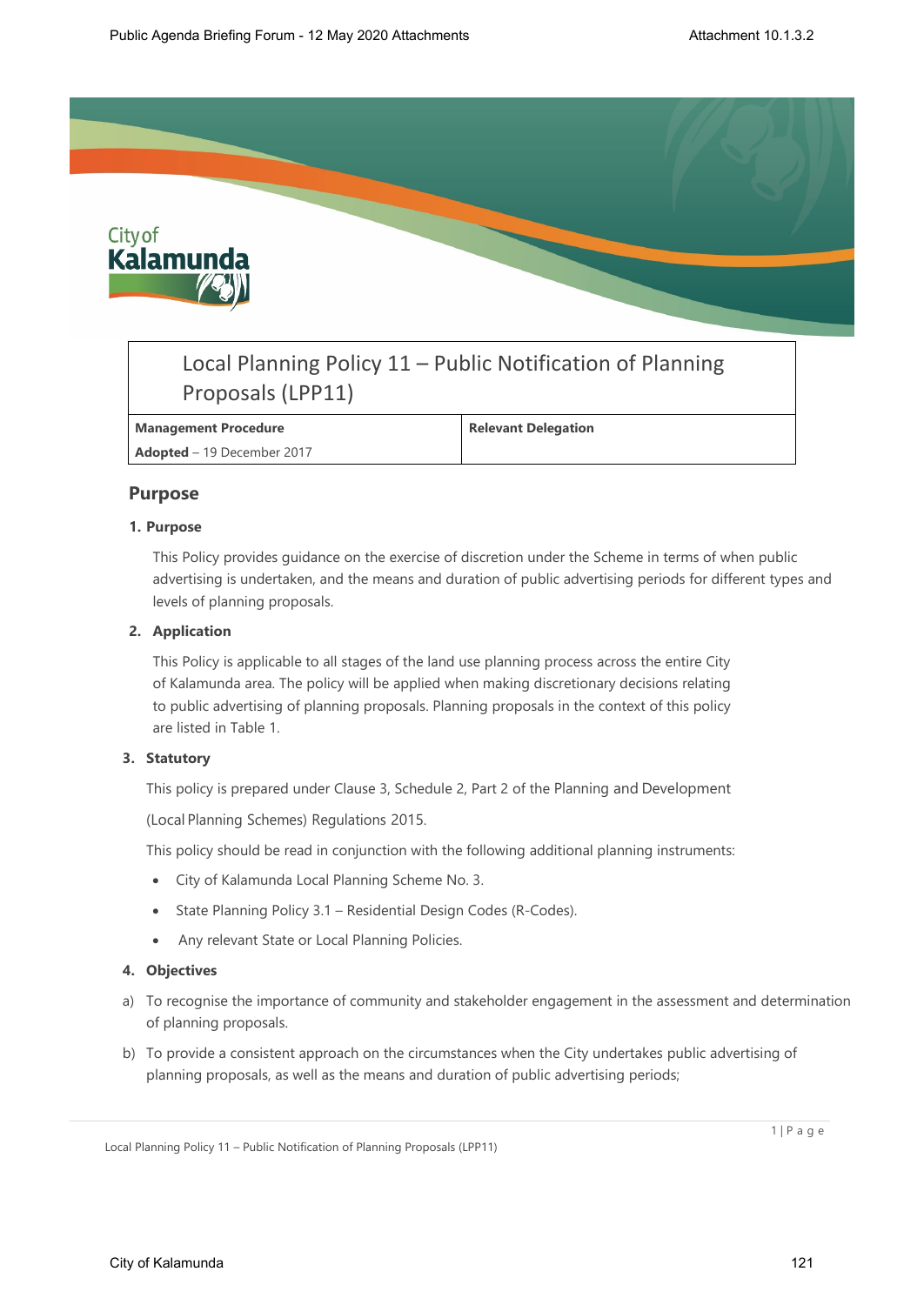

- c) To recognise not all planning proposals should be advertised in the same manner, and that discretion should be applied on a case by case basis given the varying significance, scale and nature of proposals received by the City;
- d) To recognise the balance between the need for the community to be informed of, and have reasonable opportunity to provide input into planning proposals and the timely and accurate determination of planning proposals;
- e) Within the operative statutory framework, to achieve an appropriate balance between the community's reasonable expectations and the applicants' development entitlements; and
- f) To encourage a practical administrative process of public advertising for planning proposals.

#### **5. Structure**

| Purpose:           | Outlines the application and purpose of the policy.                        |
|--------------------|----------------------------------------------------------------------------|
| Policy Statement:  | Provides quidance on public notification requirements, including duration. |
| Explanatory Notes: | Definitions and further explanation of terms used.                         |

# **Policy Statement**

#### **6. Advertising Timeframes and Method**

6.1 In addition to the requirements of the Planning and Development (Local Planning Schemes) Regulations 2015, Local Planning Scheme No. 3, Residential Design Codes (R- Codes) and any relevant Local Planning Policy, advertising of planning proposals shall generally be undertaken in accordance with the minimum timeframes and methods stipulated in Table 1 of this policy.

#### 6.2 *Duration of Public Advertising*

The duration of advertising is will be in accordance with Table 1 of this policy at the discretion of the Director Development Services.

The commencement date for servicing of notice of the planning proposal is deemed to be one day after the date shown on the letters that are sent to owners and occupiers by the City. Submissions will close at 5pm on the date shown on the advertising material relating to the application. Where submissions are received after this date, staff will make every reasonable effort to make Council aware of submissions received after closure of the notice period.

6.3 *Holiday Periods*

An additional 14 days will be added to any notice period prescribed under this Policy where any part of the notification period falls within the following holiday periods:

- a) Between 15 December and 15 January; and
- b) Between one (1) week prior to, and one (1) week after, Easter Sunday.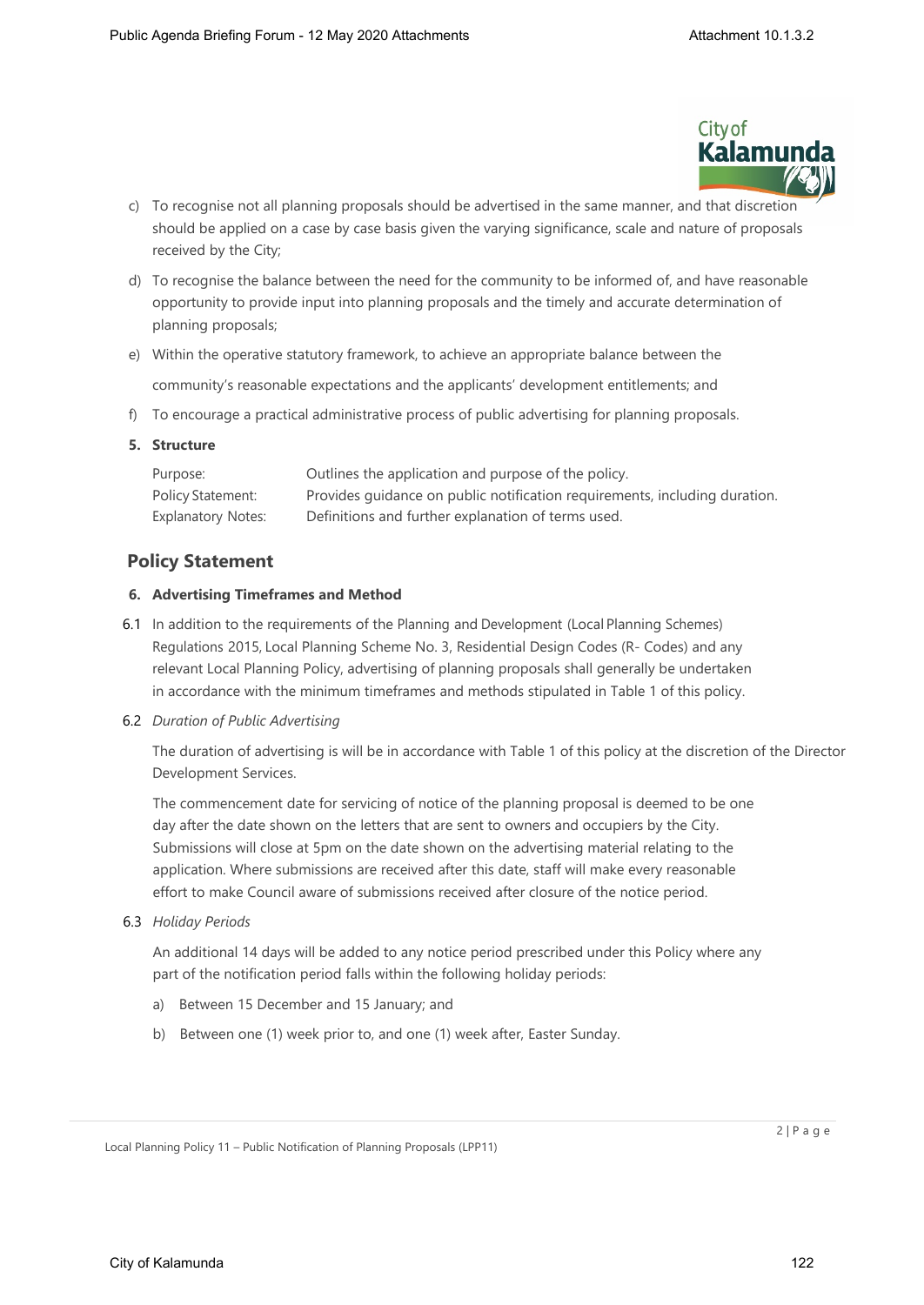

## 6.4 *Letters*

The City will send letters to all landowners and occupiers affected by a planning proposal as required in this policy.

## 6.5 *Community Information Session*

Where a community information session is recommended by Table 1, it will be held during the public consultation period with invitations extended to Elected Members, surrounding neighbours (as per Table 1 below) and the applicant. The purpose of an information session is for the City's planning staff to assist the public in interpreting the plans for the proposal that will be on display and answer any questions. These sessions are informal and give the community the opportunity to interact with planning staff on a one-on-one basis.

6.6 *Preliminary advertising Local Planning* 

The City may, depending on the nature of the proposed amendment, undertake preliminary advertising to affected residents and government agencies for a period of 28 days prior to Council giving formal consideration to the proposed amendment for the purpose of formal advertising.

## **7. Advertising Distance**

- 7.1 For the purposes of sending letters to owners and occupiers affected by a planning proposal for a district, local or activity centre structure plan, Scheme amendment, local development plan, or significant development application, all properties within the subject area, plus those properties within a distance of 100 metres for urban and commercial zoned land, and 300 metres for rural zoned land, of the boundary of the subject area be included. In zones with larger lots, or where there is a clear transport or activity corridor that leads to the subject area, this distance may be increased at the discretion of the City.
- 7.2 Where separation distances or buffers are identified/recommended for a planning proposal under a State Planning Policy or Environmental Protection Policy/Guidance Statement, the advertising distance shall be consistent with the buffer/separation distance recommended within those documents.

 Where the City is considering a standard development application under the Local Planning Scheme and discretion is primarily being applied to the use of the land, advertising is required to landowners and occupiers of all abutting properties (those sharing any common boundary), and including directly and diagonally opposite or those separated by a road, right of way, private access way or pedestrian access way (for examples, refer to figure 1 below). Where the standard development application primarily relates to works and a variation or design principle assessment is being considered, advertising should be undertaken with the landowner specifically affected by the particular variation(s) under the Scheme.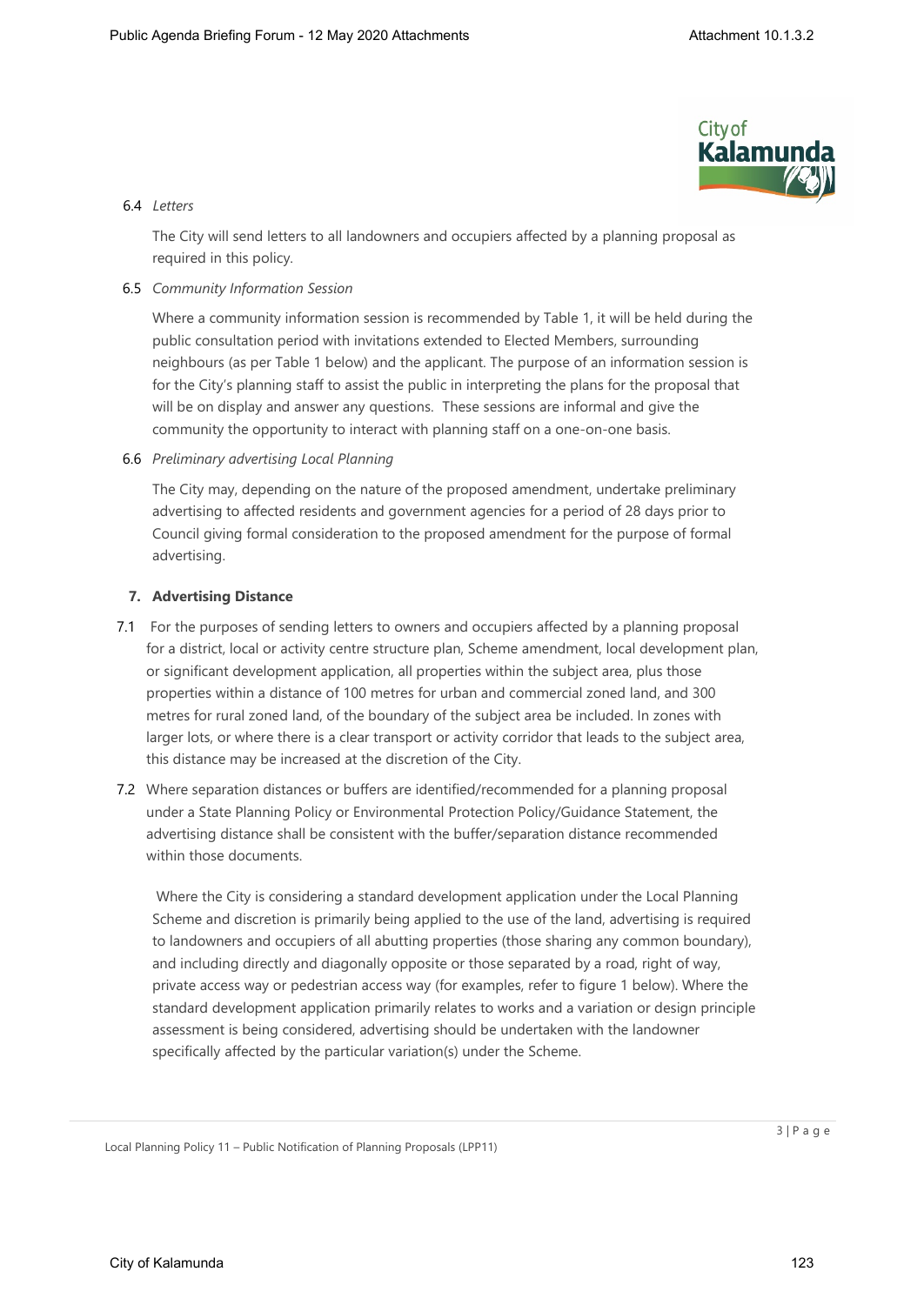

7.3 Where a Local Planning Strategy, structure plan, scheme amendment or local planning policy affects a large or indistinct geographical area in the City, it may not be feasible to write letters to all owners and occupiers affected by the proposal. The City will however make all reasonable endeavours to communicate with affected owners and occupiers using other methods.

# Figure 1





Rootd

# **8. Development Application Advertising**

## **8.1 Advertising under the Local Planning Scheme No.3**

The following types of applications will be generally advertised in accordance with the 'Standard Development Application – Scheme Advertising' row in Table 1 of this policy:

- The use is identified as an 'A' (advertise) use under the zoning table of the Scheme.
- The use is not specifically referred to in the zoning table of the Scheme.
- The proposal is deemed to be a non-conforming land use.
- Proposes a variation to a development requirement under the Scheme.

Notwithstanding the above, the City may elect to undertake advertising for a use that is identified as a 'D' (discretionary) under the zoning table of the Scheme, where in the opinion of the City, the use will have the potential to unduly impact on neighbouring landowners.

# **8.2 Residential Design Codes**

This Policy does not interfere with the principles of consultation prescribed under State Planning Policy 3.1: Residential Design Codes (R-Codes). Where a development application proposes a design principle assessment under the R-Codes, it will be advertised to only those landowners, which in the opinion of the City are likely to be directly affected. In this respect, there are instances where advertising will not be undertaken given a design principle assessment is a matter of technical opinion and will not adversely impact an adjoining residential property owner.

Advertising is not required to be undertaken by the City where an applicant undertakes their own advertising after first confirming with the City the relevant affected landowners, and submit evidence to the City of the following:

Local Planning Policy 11 – Public Notification of Planning Proposals (LPP11)

 $4 | P a q e$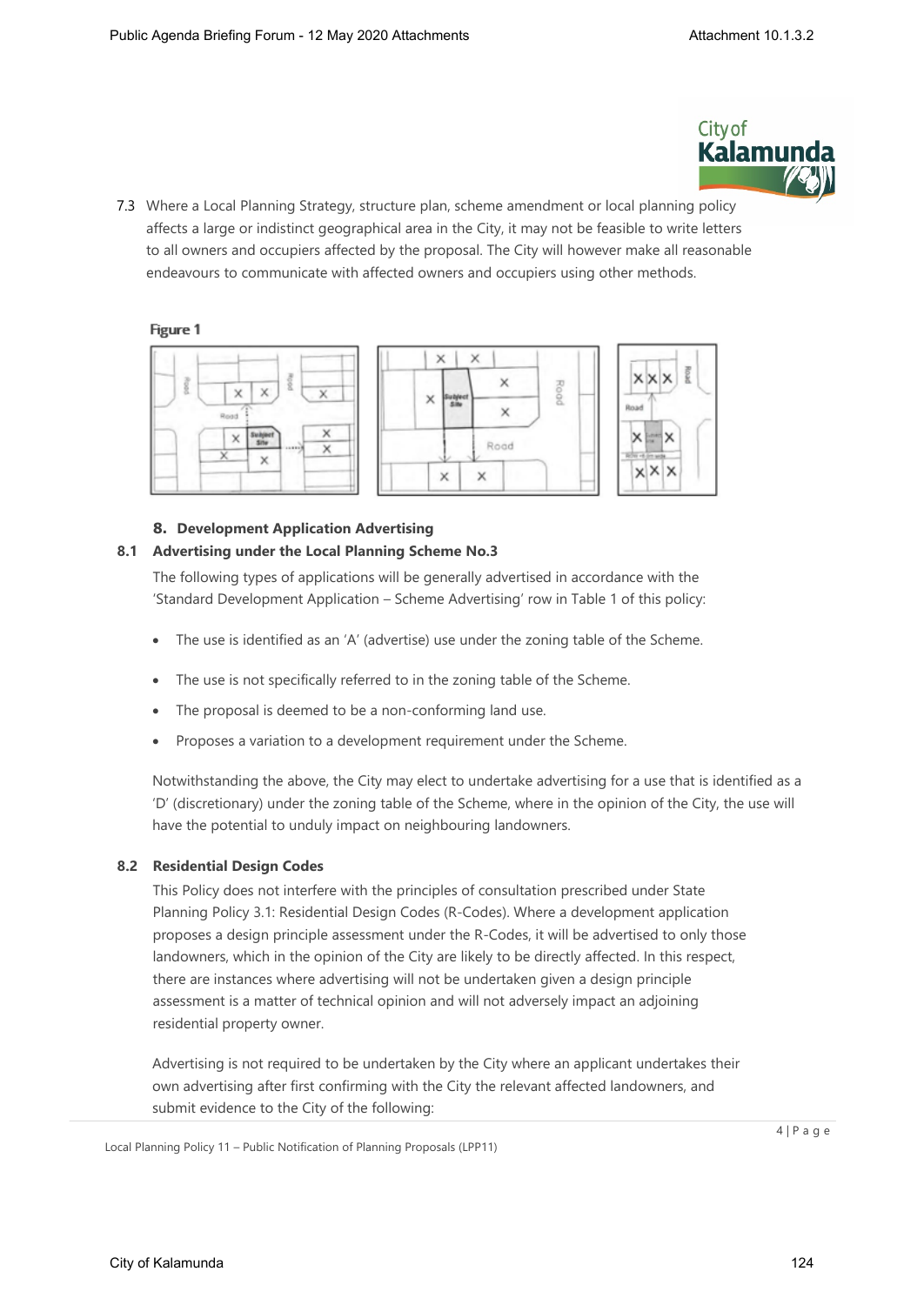

- a) A statement detailing the site address and nature of the proposal;
- b) A site plan, floor plan and elevations of the proposal;
- c) Specific information identifying the part of the proposed development that does not meet the deemed-to-comply requirements of the R-Codes; and
- d) The full name and contact details of the owners, a statement indicating no objection to the proposal, and signatures from all owners affected by the proposal on all of the abovementioned documents.

#### **9. Significant Development Applications**

Significant development applications are applications which are determined by the City to be of significant planning interest to the community. At the discretion of the Director Development or the Manager Approval Services, a development may be deemed to be significant where one or more of the following criteria apply:

- a) Residential development that comprises ten (10) or more dwellings;
- b) Development that is greater than 10 metres in height (excluding Industrial development);
- c) Commercial or Industrial development directly abutting land used for residential purposes;
- d) Development that in the opinion of the City will have a significant impact upon the significance of a Heritage Place;
- e) The planning proposal will likely result in a significant adverse amenity impact on the community by virtue of traffic, noise, dust, odour vibration, or other impacts.
- f) Development that qualifies for determination by the Joint Development Assessment Panel; or
- g) Development not referred to in items 1 through 6 above but which, in the opinion of the Manager Approval Services is:
	- i. Of a complex or contentious nature;
	- ii. Likely to be of significant interest to the community;
	- iii. Has urban design, streetscape, building bulk, scale or design impacts;
	- iv. Is located on a prominent or significant site;
	- v. Involves unusual or unconventional design elements; or
	- vi. Is likely to benefit from DRP consideration.

#### **10. Amendment to Structure Plans**

- 10.1 Advertising will not be required where a planning proposal incorporates an amendment to an approved structure plan that does not:
	- a) materially alter the purpose and intent of a structure plan;
	- b) change the intended lot/dwelling yield by more than 10%;
	- c) adversely impact on the amenity of adjoining.
	- d) restrict the use and development of adjoining land; and
	- e) Significantly impact on infrastructure provision or impact on the environment.

#### **11. Request to change Public Advertising Periods**

Local Planning Policy 11 – Public Notification of Planning Proposals (LPP11)

 $5 | P a q e$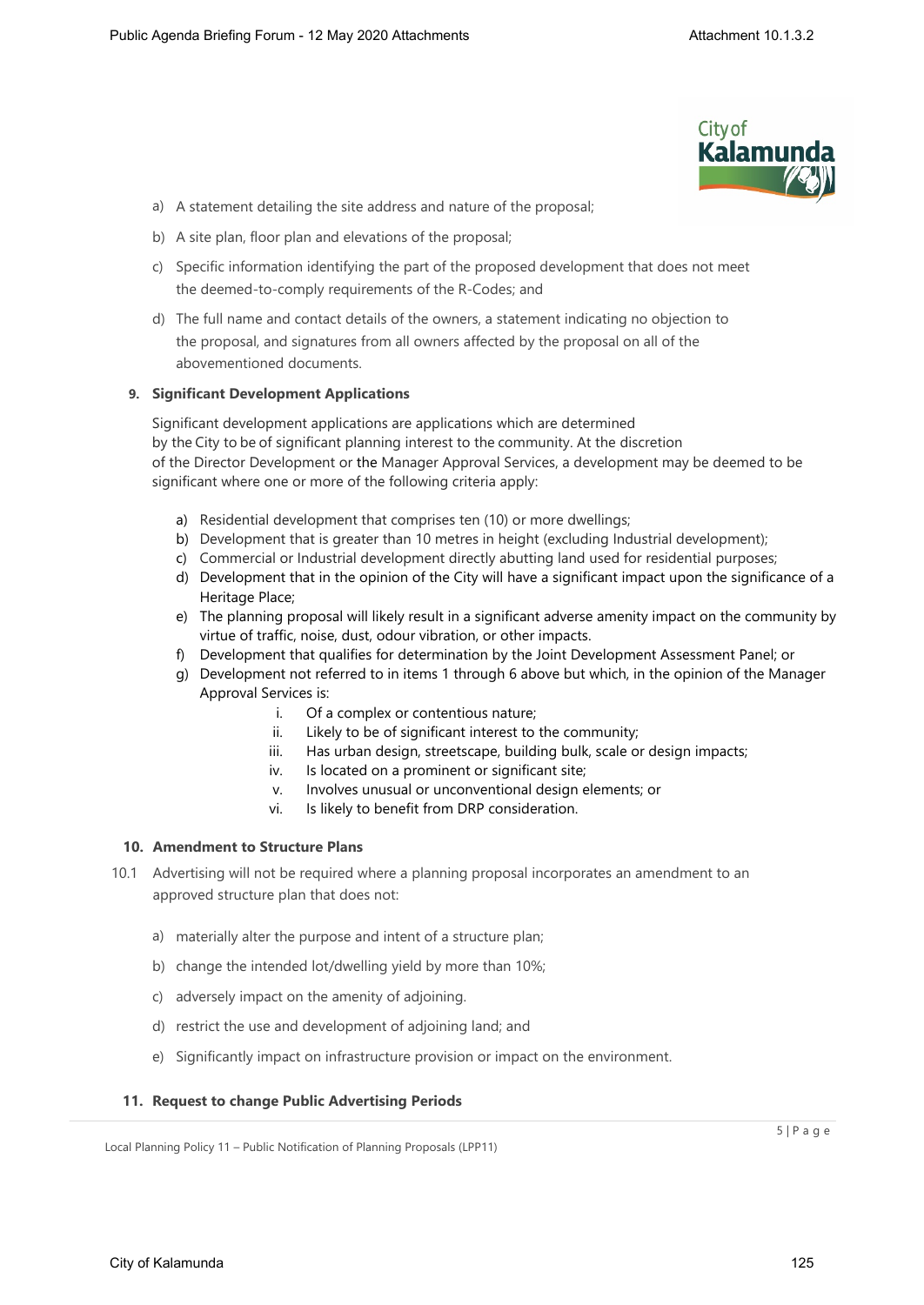

11.1 Planning proposals are usually required to be processed within target timeframes, however there may be circumstances where submissions are received after the closing dates of the advertising period. In these cases, the City will consider requests for extensions to the advertising period prescribed in this Policy based on the individual reasons and merit of the request and how this may affect processing timeframes.

# **12 Availability of Documents**

.

12.1 All plans and documents forming part of the proposal shall be made available for public viewing and access during the public advertising period of that proposal. The completion of the Application for Development Approval form and the City's Development Application Checklist will be taken as agreement for the plans and/or documents to be included on the City's social media platform website, unless advised otherwise by the applicant.

## **13 Form of Submissions**

- 13.1 Submissions must be in writing, either by letter or electronically via email and signed by, and include the address, phone number and email address of, the author of the submission.
- 13.2 Submissions that are not legible or, in the opinion of the City, contain content that is deemed to be not relevant to the matter being considered, or that contain inappropriate or defamatory content will not be accepted by the City.
- 13.3 If the text of a submission is to be included in the report, the author's personal details will not be identified.
- 13.4 Where an interested party does not respond to an invitation to make a submission on a planning proposal, Council will not view this as necessarily signifying no objection to that proposal.

# **14 Submissions Reported to Council**

14.1 Officer reports to Council will include a summary of the issues raised in any of the submissions received as part of the consultation process. If the text of a submission is to be included in the report, the author's personal details will not be identified. Full copies of submissions will be made available to Elected Members as a confidential attachment but will not be available to members of the public unless required by law.

# **15 Opportunity for applicant to respond to submissions**

15.1 The City will give a summary of written submissions to the applicant to provide the applicant the opportunity to respond to issues raised in any submissions where necessary. Personal details of submitters will not be provided to the applicant.

#### **16 Council Meetings**

Local Planning Policy 11 – Public Notification of Planning Proposals (LPP11)

 $6 | P a q e$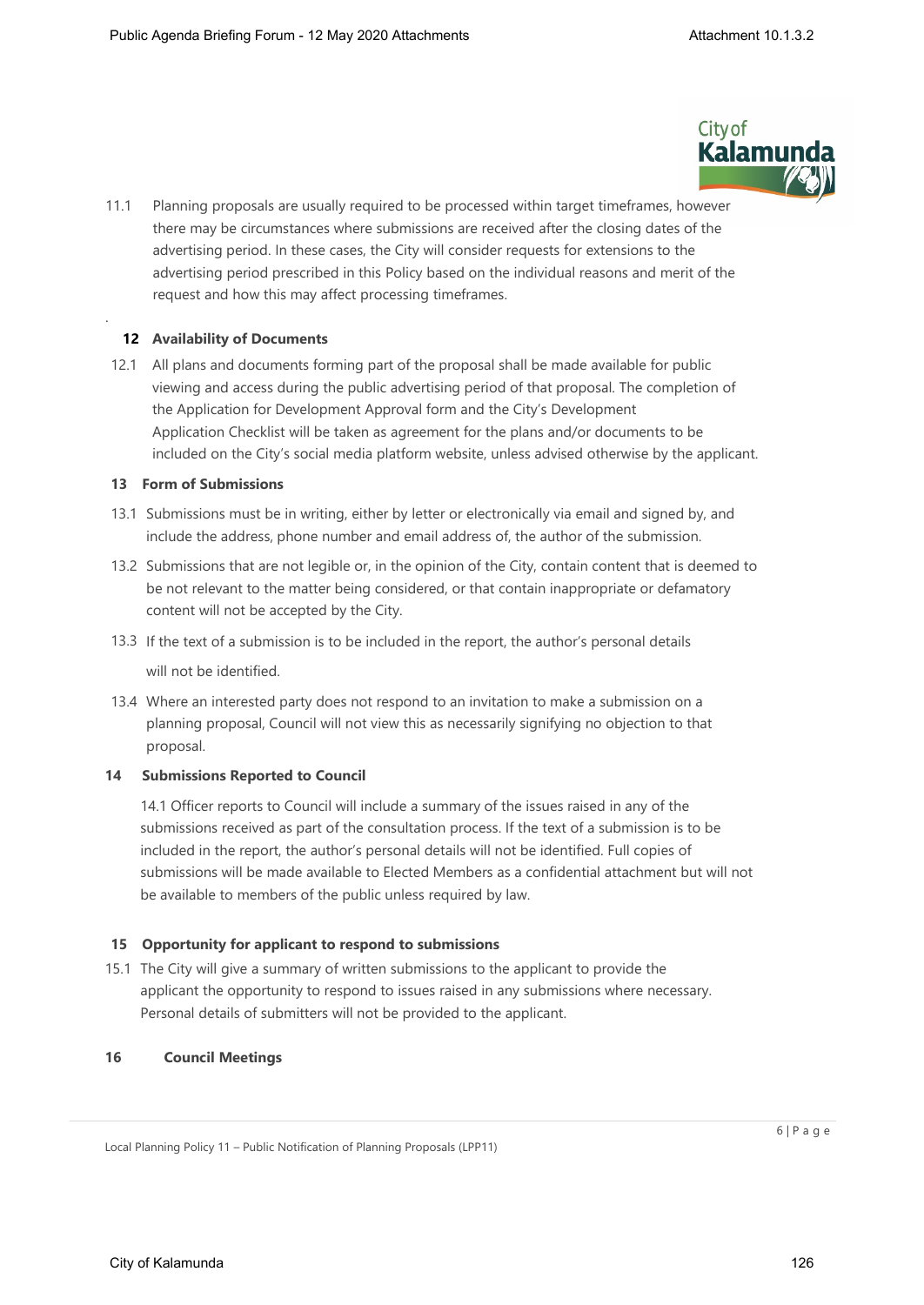

- 16.1 Where a planning proposal is scheduled to be considered at a Committee or Council meeting, the applicant, owner and all authors of written submissions will be advised of the date and time of the Committee/Council meeting.
- 16.2 The applicant, owner and all persons who made a public submission will be advised of the decision of Council in the form of a written notification following the decision.

#### **17 Additional public notice of proposal previously advertised**

- 17.1 Where a planning proposal is subsequently modified to its final determination, contrary to the comments received; or
- 17.2 Where an application to amend an existing planning approval is received under clause 8.3 of the Scheme and the proposal is determined to require advertising, additional public advertising may be undertaken.

#### **18 Variations to this Policy**

18.1 The Council or the City may, where it is of the opinion that reasonable opportunity has not been provided to the community to comment on a proposal, determine that the provisions of this policy be varied and may substitute such other provisions as it considers necessary for the particular proposal.

| <b>Related Local Law</b> | Nil                                                                |                                                 |  |  |  |  |  |
|--------------------------|--------------------------------------------------------------------|-------------------------------------------------|--|--|--|--|--|
| <b>Related Budget</b>    |                                                                    |                                                 |  |  |  |  |  |
| <b>Schedule</b>          |                                                                    |                                                 |  |  |  |  |  |
| Legislation              | Planning and Development (Local Planning Schemes) Regulations 2015 |                                                 |  |  |  |  |  |
| <b>Conditions</b>        |                                                                    |                                                 |  |  |  |  |  |
| <b>Authority</b>         |                                                                    |                                                 |  |  |  |  |  |
| <b>Adopted</b>           | Original Adoption 19 December 2017<br>Revision Adoption (TBC)      | <b>Next</b><br><b>Revie</b><br>W<br><b>Date</b> |  |  |  |  |  |

Local Planning Policy 11 – Public Notification of Planning Proposals (LPP11)

7 | P a g e